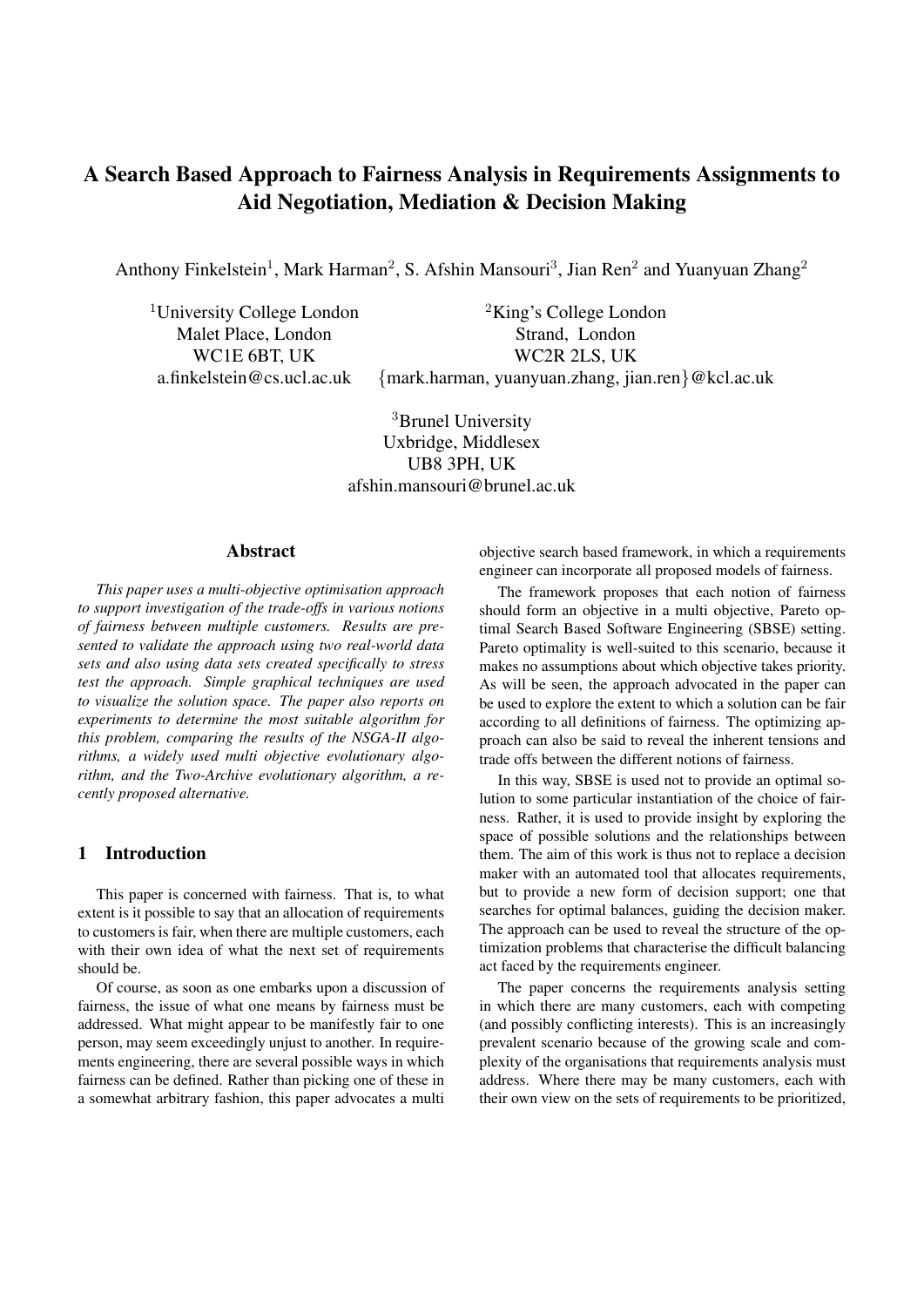the goal of the requirements engineer may appear to resemble an invidious attempt to please "all of the people all of the time".

The authors have worked with Motorola on the problem of multi-customer requirements. The techniques for fairness analysis proposed in this paper have been applied to a real world set of requirements from Motorola and the results are reported as part of the validation of this work. The paper also uses a data set from a previous study by Greer and Ruhe, together with synthetically created data that explore the behaviour of the optimization algorithms used over a range of possible data configurations.

The Motorola data set concerns a set of 35 requirements for hand held communication devices. In this case, the customers are four mobile telephony service providers, each of which has a different set of priorities with respect to the features that they believe ought to be included in each handset. Motorola also maintains cost data, in the form of the estimated cost of implementation of each requirement.

To address the fairness analysis problem, the paper adopts a search-based optimisation approach, which it uses to automate the exploration of the possible trade offs and conflicts between various notions of fairness. The search explores the space of possible allocations of requirements for the next release of the system.

Requirements analysis problems, with their large space of possible solution choices and complex and often competing constraints have proved to be natural candidates for optimisation based analysis. Previous work in this area has shown that metaheuristic optimisation techniques can be used to search for a balance between the costs and benefits associated with sets of requirements in what has come to be known as the Next Release Problem (NRP) [5, 27] and Release Planning [13, 33, 34, 35, 46, 47, 48]. That is, the problem is to find an answer to the question: 'Which requirements should appear in the next release of the system?'.

Existing work on this problem has tended to treat the NRP as a single objective problem formulation, in which the various constraints and objectives that characterize the requirements analysis problem are combined into a single objective fitness function. A variety of optimisation algorithms have been applied to single objective formulations, including integer linear programming, greedy algorithms, branch and bound, simulated annealing and genetic algorithms [5, 27, 53]. Single objective formulations have the draw back that the maximisation of one concern might be achieved at the expense of the potential maximisation of another resulting in a bias guiding the search to a certain part of the solution space.

More recently however, there has been work on multiobjective formulations of the problem [49, 56]. In this work on the Multi-Objective Next Release Problem (MONRP), each of the objectives to be optimized is treated as a separate goal in its own right; the multiple objectives are not combined into a single (weighted) objective function. This allows the optimisation algorithm to explore the Pareto front of non-dominated solutions. Each of these non-dominated solutions denotes a possible assignment of requirements that maximizes all objectives without compromising on the maximisation of the others.

Hitherto, the only work on the MONRP has considered two possible bi-objective formulations, one in which the two objectives to be optimized are cost and value [56] and the other in which the two objectives are implementationbased and business-based [49]. However, no previous work has considered the problem of fairness analysis in requirement optimisation.

The problem of fairness in requirements allocation has two aspects:

- 1. What is a reasonable way to measure fairness?
- 2. To what extent can a solution be shown (to the stake holders) to be a fair allocation of requirements

These two aspects are interrelated and complicated by the fact that there is no single accepted notion of fairness. For example, an allocation might be deemed to be fair were it to satisfy the same number of requirements for each customer. However, this might be over-simplistic; perhaps the solution should give each customer roughly equal value (as perceived by the customer) or, alternatively, roughly equal cost should be spent in implementing each customers' requirements.

This paper addresses these issues. It is the first to introduce techniques for analysis of the trade-offs between different customers' notions of fairness in requirements allocation, where there are multiple customers with potentially conflicting requirement priorities and also possibly different views of what would constitute fair and equitable solution.

The paper shows that using a multi-objective Pareto optimal search for optimal allocations of requirements, it is possible to treat each candidate notion of fairness as a separate optimisation objective in its own right. The paper shows that, using this multi objective approach, it is possible to explore the trade-offs between different notions of fairness and to attempt to locate solutions that balance these tradeoffs.

Evolutionary multicriteria optimisation has traditionally concentrated on problems comprising two or three objectives. Our formulation comprises a relatively large number of objectives. Such problems pose new challenges for algorithm design, visualization and implementation. In multiobjective evolutionary search, the populations are likely to be largely composed of non-dominated solutions.

The result is feedback to the decision maker that serves two purposes: it allows the decision maker to see where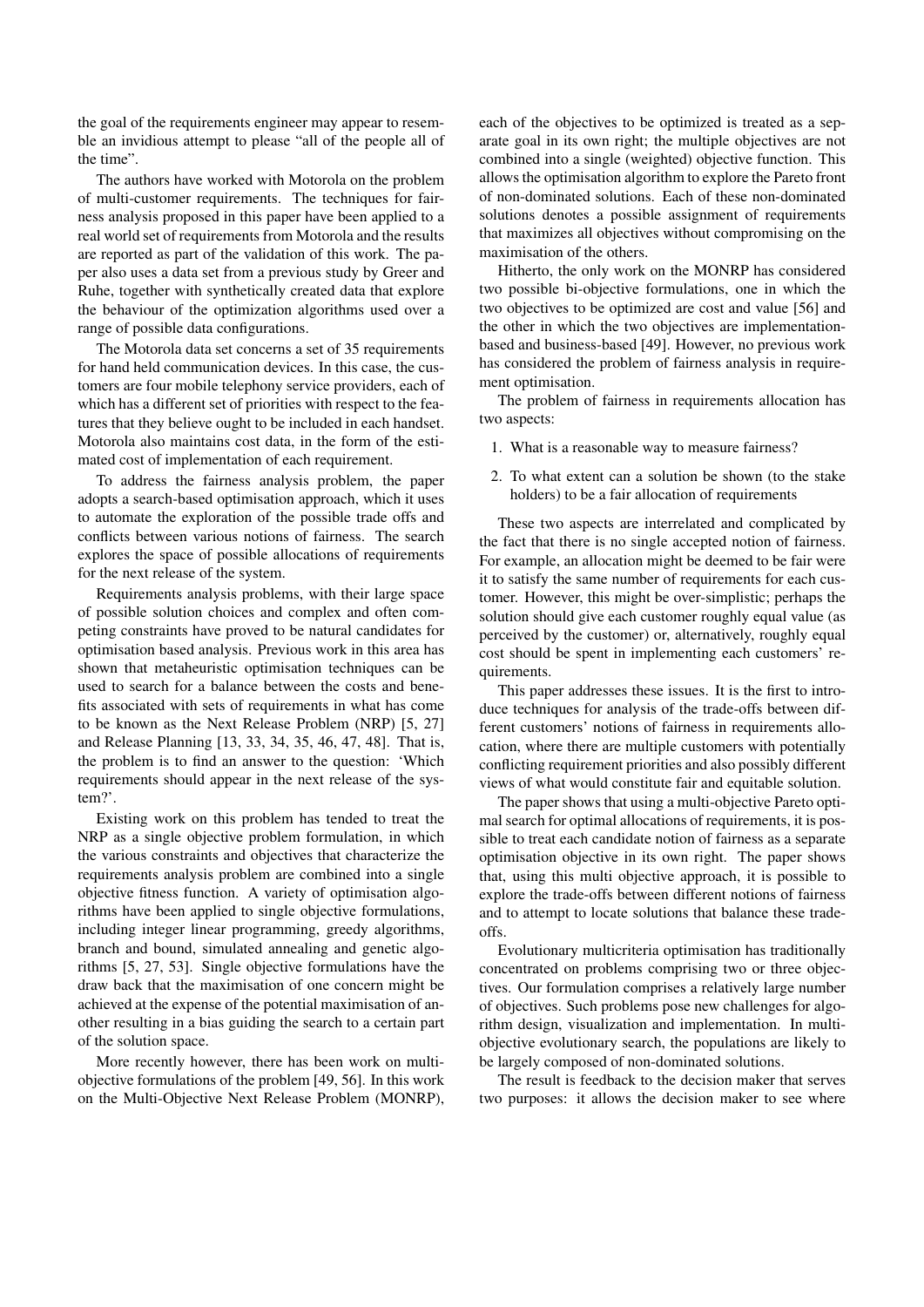there are potential problems in balancing concepts of fairness among customers and it allows the decision maker to demonstrate to the customer that the solution adopted is fair according to multiple fairness criteria.

In this way, the ability to automatically search for optimal regions of the 'fairness space' has applications in negotiation, mediation and conflict resolution during the requirements analysis process. It provides an unbiased and thorough exploration of trade offs and tensions within the multidimensional and complex space of customers and their requirements.

The primary contributions of the paper are as follows:

- 1. The paper gives several multi-objective formulations of fairness in requirements allocation.
- 2. The paper introduces a search based approach to explore the space of multiply fair allocations.
- 3. The paper reports results on the application of the search based optimisation approach to two real-world requirements data sets and to a synthetic data set constructed to stress-test the approach.
- 4. The paper reports the results of a set of experiments which explore the suitability of two potentially applicable multi-objective evolutionary algorithms: the widely used NSGA-II, and the more recently proposed Two-Archive algorithm.
- 5. As a validation of the overall approach, the paper reports the results of a comparison with Random Search, showing the the results obtained by the 'intelligent' search based optimizing approaches significantly outperform Random Search.

The rest of the paper is organized as follows: In Section 2 the research problem is defined formally. Section 3 introduces the search algorithms studied and how they are tailored to the MONRP. Section 4 describes the experimental setup and environment. Section 5 presents the results of the experiments on real world an synthetic data for two and four-objective instantiations of the problem using the NSGA II algorithm. Section 6 presents a comparison of NSGA-II, the Two-Archive algorithm and Random Search. Section 7 considers threats to validity of the findings. Section 8 describes the context of related work in which the current paper is located. Section 9 draws the conclusion and future work.

# 2 Problem Formulation

This section gives definitions and characteristics of the MONRP problem as an extension of the traditional NRP model [5].

#### 2.1 NRP Model

It is assumed that for an existing software system, there is a set of customers,

$$
C = \{c_1, \ldots, c_m\}
$$

whose requirements are to be considered in the development of the next release of the software.

The set of possible software requirements is denoted by:

$$
\Re = \{r_1, \ldots, r_n\}
$$

In order to satisfy each requirement, some resources need to be allocated. The resources needed to implement a particular requirement can be transformed into cost terms and considered to be the associated cost to fulfill the requirement. Typically, these cost values are estimated, which is the case with the real world case studies presented below. The resultant cost vector for the set of requirements  $r_i(1 \leq i \leq n)$  is denoted by:

$$
Cost = \{cost_1, \ldots, cost_n\}
$$

It is assumed that not all requirements are equally important for a given customer. The level of satisfaction for a given customer depends on the requirements that are satisfied in the next release of the software, which provide value to the customers' organizations. Each customer  $c_j (1 \leq j \leq m)$  assigns a *value* to requirement  $r_i(1 \leq i \leq n)$  denoted by:  $value(r_i, c_j)$  where  $value(r_i, c_j) > 0$  if customer j desires implementation of the requirement  $i$  and 0 otherwise.

|           | $v_{1,1}$<br>$v_{2,1}$ | $v_{1,2}$<br>$v_{2,2}$ | $v_{1,i}$<br>$v_{2,i}$ | $v_{1,n}$<br>$v_{2,n}$ |  |
|-----------|------------------------|------------------------|------------------------|------------------------|--|
| $Value =$ |                        |                        |                        |                        |  |
|           | $v_{j,1}$              | $v_{j,2}$              | $v_{j,i}$              | $\boldsymbol{v}_{j,n}$ |  |
|           | $v_{m,1}$              | $v_{m,2}$              | $v_{m,i}$              | $v_{m,n}$              |  |

Each customer  $c_i$  has therefore, a subset of requirements that they expect to be satisfied denoted by  $R_i$ 

such that 
$$
R_j \subseteq \Re
$$
,  $\forall r \in R_j$  value $(r, c_j) > 0$ 

The decision vector  $\overrightarrow{x} = \{x_1, \ldots, x_n\} \in \{0, 1\}$  determines the requirements that are to be satisfied in the next release. In this vector,  $x_i$  is 1 if requirement i is selected and 0 otherwise. This vector denotes the solution to the problem.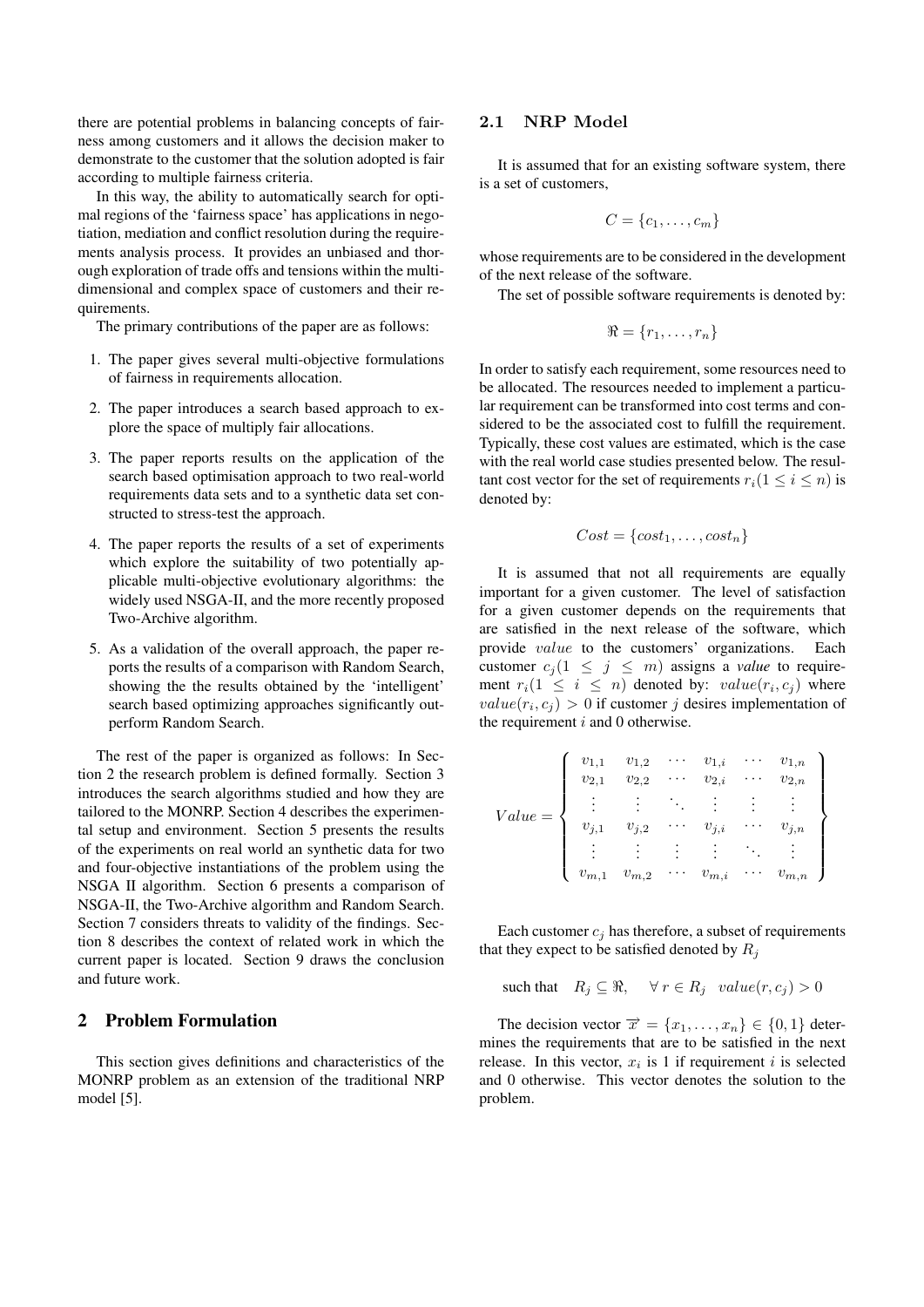#### 2.2 Fairness in Requirements Assignments

Fairness is a deceptively simple concept; its implementation is complicated because the definition of fairness may have several equally valid, but possibly conflicting formulations. In order to capture and optimize fairness, a new aspect of the MONRP is explored: *Fairness in Requirement Assignments*. The principal motivation of fairness analysis is try to balance the requirement fulfillments between the customers. It could provide a convincing reference from the view of *marketing* and help the decision makers to maintain a record of fairness between the customers. It also may play a role in mediation, negotiation and dispute resolution.

Three factors are considered in this paper, namely, the number, the value and the cost of the requirements fulfilled for each customer. The aim is to calculate the absolute amount and the percentage of each factor that is present in a proposed MONRP solution. More formally, the three combinations studied in this paper are:

1. Fairness on absolute *number* of fulfilled requirements:

$$
Maximize \t\t \overline{NA}
$$

Minimize 
$$
\sigma(NA)
$$

where  $\overline{NA}$  is the mean value of the vector NA.

The vector  $NA = \{NA_1, \dots, NA_m\}$  represents the absolute number of fulfilled requirements for each customer, where  $NA_j = |R_j|$ . Thus, the aim is to maximize the average absolute number of fulfilled requirements for all the customers whilst minimizing the standard deviation of the absolute number fulfilled requirements for each customer.

2. Fairness on absolute *value* of fulfilled requirements:

$$
\text{Maximize} \quad \overline{VA}
$$
\n
$$
\text{Minimize } \sigma(VA) \text{ where } VA_j = \sum_{i=1}^n value(r_i, c_j) \cdot x_i
$$

The vector  $VA = \{VA_1, \dots, VA_m\}$  represents the fulfilled value for each customer. In this vector, similarly,  $VA_j (1 \leq j \leq m)$  is the  $j^{th}$  customer's fulfilled value:

This objective function rewards solutions for which each customer obtains the same value. It penalizes solutions the more they depart from this equitable outcome.

3. Fairness on the percentage of *value* and *cost* of fulfilled requirements:

The vector  $Cost\_C = \{Cost\_C_1, \dots, Cost\_C_m\}$  represents the costs of fulfilled requirement for each customer. In this vector,  $Cost_C_j (1 \le j \le m)$  is the  $j^{th}$ customer's fulfilled cost:

$$
Cost.C_j = \sum_{i=1}^{n} cost_i \cdot x_i \text{ if } r_i \in R_j
$$

The vector  $VP = \{VP_1, \dots, VP_m\}$  represents the percentage of fulfilled requirements' value for each customer.

$$
VP_j = \frac{VA_j}{\sum_{r \in R_j} value(r, c_j)} \times 100\%
$$

to minimize the standard deviation of spend on each of the customers,

Minimize 
$$
\sigma(Cost_C)
$$

to minimize the standard deviation of the percentage of fulfilled value for customers,

Minimize 
$$
\sigma(VP)
$$

to maximize the overall average fulfillment of each customers' objectives

$$
Maximize \quad \overline{VP}
$$

and finally to minimize the overall cost of the next release

$$
\text{Minimize} \quad \sum_{i=1}^{n} cost_i \cdot x_i
$$

## 3 Optimisation Algorithms

This section describes the search algorithms used in this paper. In the solution of Multi-Objective Optimisation Problems (MOOPs) there exist multiple and possibly conflicting objectives to be optimized simultaneously. There are various approaches to solve MOOPs. Among the most widely adopted techniques are: sequential optimisation,  $\epsilon$ constraint method, weighting method, goal programming, goal attainment, distance based method and direction based method. For a comprehensive study of these approaches, readers may refer to the survey by Szidarovsky et al. [52] and Collette and Siarry [16].

#### 3.1 Pareto-Optimal Front

The multi-objective search algorithms used in the paper are based on the concept of dominance to solve MOOPs. In the algorithms, two solutions are compared on the basis of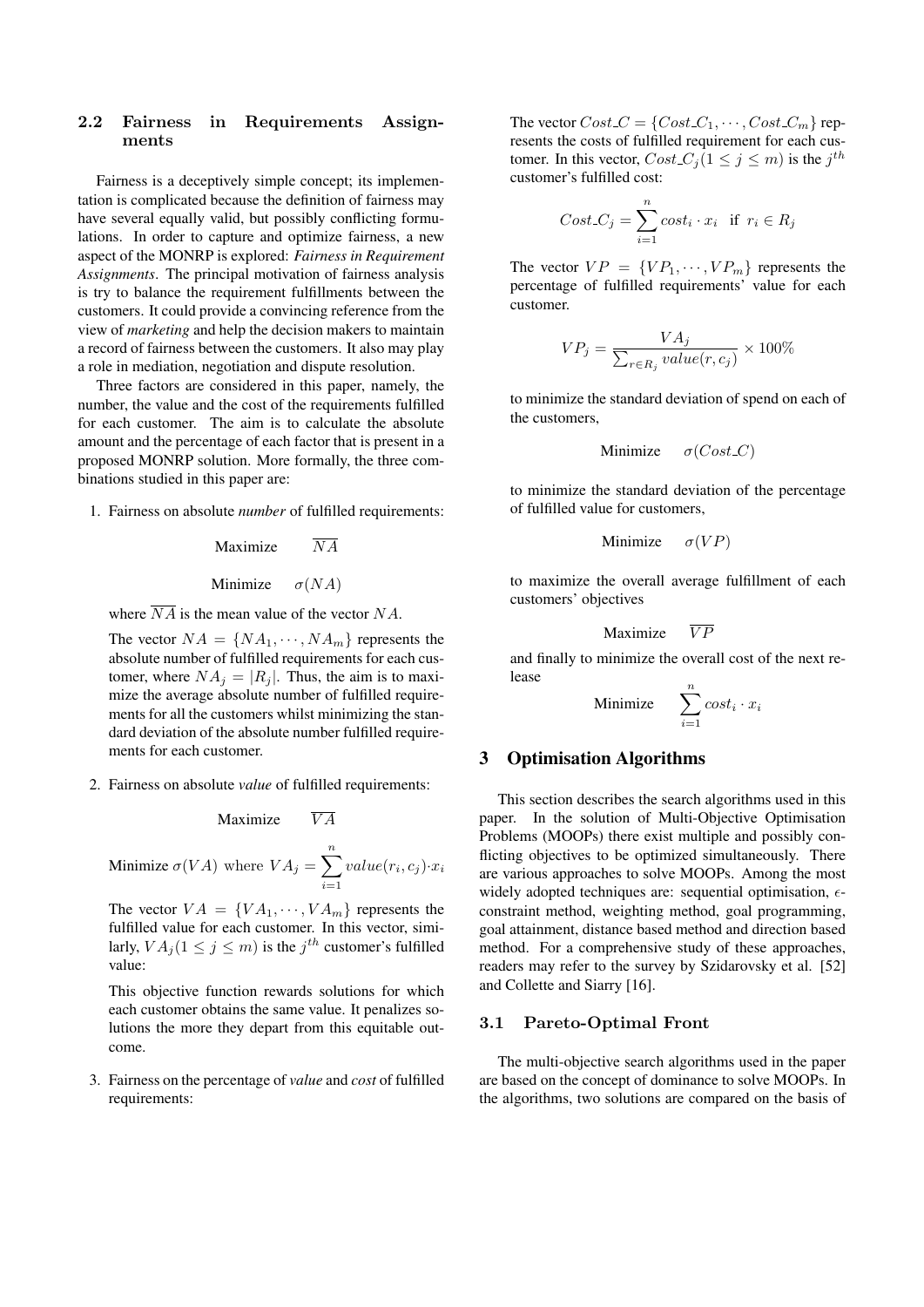whether one dominates the other solution or not [18]. We describe the domination concept below:

In a Multi-Objective Optimisation Problem, each solution here is defined as a vector of decision variables  $\vec{x}$ . It is assumed that there are M objective functions  $f_i(\vec{x})$  where  $i = 1, 2, \ldots, M$ . The objective functions are a mathematical description of performance criteria. Often these criteria are in conflict with each other [43].

We wish to find a set of values for the decision variables that optimizes a set of objective functions. A decision vector  $\vec{x}$  is said to dominate a decision vector  $\vec{y}$  (also written as  $\overrightarrow{x} \succ \overrightarrow{y}$  iff:

$$
f_i(\overrightarrow{x}) \ge f_i(\overrightarrow{y}) \ \forall \ i \in \{1, 2, \dots, M\};
$$

and

$$
\exists i \in \{1, 2, \dots, M\} \mid f_i(\overrightarrow{x}) > f_i(\overrightarrow{y}).
$$

All decision vectors that are not dominated by any other decision vector are called *non-dominated* or Pareto-Optimal and constitute the Pareto-Optimal Front. These are solutions for which no objective can be improved without detracting from at least one other objective.

The goal of the Multi-Objective Optimisation Problem (MOOP) is to find an ideal vector of decision variables  $\vec{x}$ , which optimizes a vector of M objective functions  $f_i(\vec{x})$ subject to inequality constraints  $g_j(\vec{x}) \geq 0$  and equality constraints  $h_k(\vec{x}) = 0$  where  $j = 1, 2, ..., J$  and  $k =$  $1, 2, \ldots, K$ .

Without loss of generality, a MOOP can be defined as follows:

$$
\text{Maximize } \{f_1(\vec{x}), f_2(\vec{x}), \ldots, f_M(\vec{x})\}
$$

subject to:

$$
g_j(\overrightarrow{x}) \geq 0; j = 1, 2, \dots, J
$$

and

$$
h_k(\overrightarrow{x}) = 0; k = 1, 2, \ldots, K.
$$

where  $\overrightarrow{x}$  is vector of decision variables;  $f_i(\overrightarrow{x})$  is the  $i^{th}$ objective function; and  $g(\vec{x})$  and  $h(\vec{x})$  are constraint vectors.

These objective functions constitute a multi-dimensional space which is called the objective space, *Z*. For each solution  $\vec{x}$  in the decision variable space, there exists a point  $z^*$ in the objective space:

$$
\exists z^* \in Z
$$

$$
z^* = \overrightarrow{f}(\overrightarrow{x}) = (f_1, f_2, \dots, f_M)^T
$$

#### 3.2 Evolutionary Algorithms

Metaheuristics are a family of approximate optimisation techniques for solving the computational problem, which have received increasing attention in recent years. Among metaheuristics, Evolutionary Algorithms (EAs) are particularly desirable to solve MOOPs, primarily because of their population-based nature. This enables them to capture the dominance relations in the population as a vehicle to guide the search towards Pareto-Optimal front. They deal simultaneously with a set of possible solutions (the so-called population) which can find good approximations of Pareto-Optimal set in a single run. Additionally, EAs are less susceptible to the shape or continuity of the Pareto-Optimal front [14].

EAs usually contain several parameters that need to be 'tuned' for each particular application. For completeness, and to facilitate replicability, we give details of algorithmic tuning in Section 4.2. In addition, since the EAs are stochastic optimisation techniques, different runs tend to produce different results. Therefore, multiple runs of the same algorithm on a given problem are needed to statistically describe their performance on that problem. For a more detailed discussion of the application of EAs in multi-objective optimisation, the reader is referred to Coello et al. [15] and Deb [18].

To solve the MONRP, Multi-Objective EAs need to fulfill two primary roles:

- 1. Guiding the search towards the Pareto-Optimal set to accomplish optimal or near-optimized solutions.
- 2. Maintaining a diverse population to achieve a well distributed non-dominated front, thereby fully exploring the solution space.

#### 3.3 The NSGA-II Algorithm

The Non-dominated Sorting Genetic Algorithm-II (NSGA-II), introduced by Deb et al. [20] is an extension to an earlier Multi-Objective EA called NSGA developed by Srinivas and Deb [51]. The NSGA-II incorporates elitism to maintain the solutions of the best front found. The rank of each individual is based on the level of non-domination. The NSGA-II is a computationally efficient algorithm whose complexity is  $O(MN^2)$ , compared to NSGA with the complexity  $O(MN^3)$ , where *M* is the number of objectives and *N* is the population size.

The population is sorted using the non-domination relation into several fronts. Each solution is assigned a fitness value according to its non-domination level. In this way, the solutions in better fronts are given higher fitness values. The NSGA-II uses a measure of crowding distance to provide an estimation of the density of solutions belonging to the same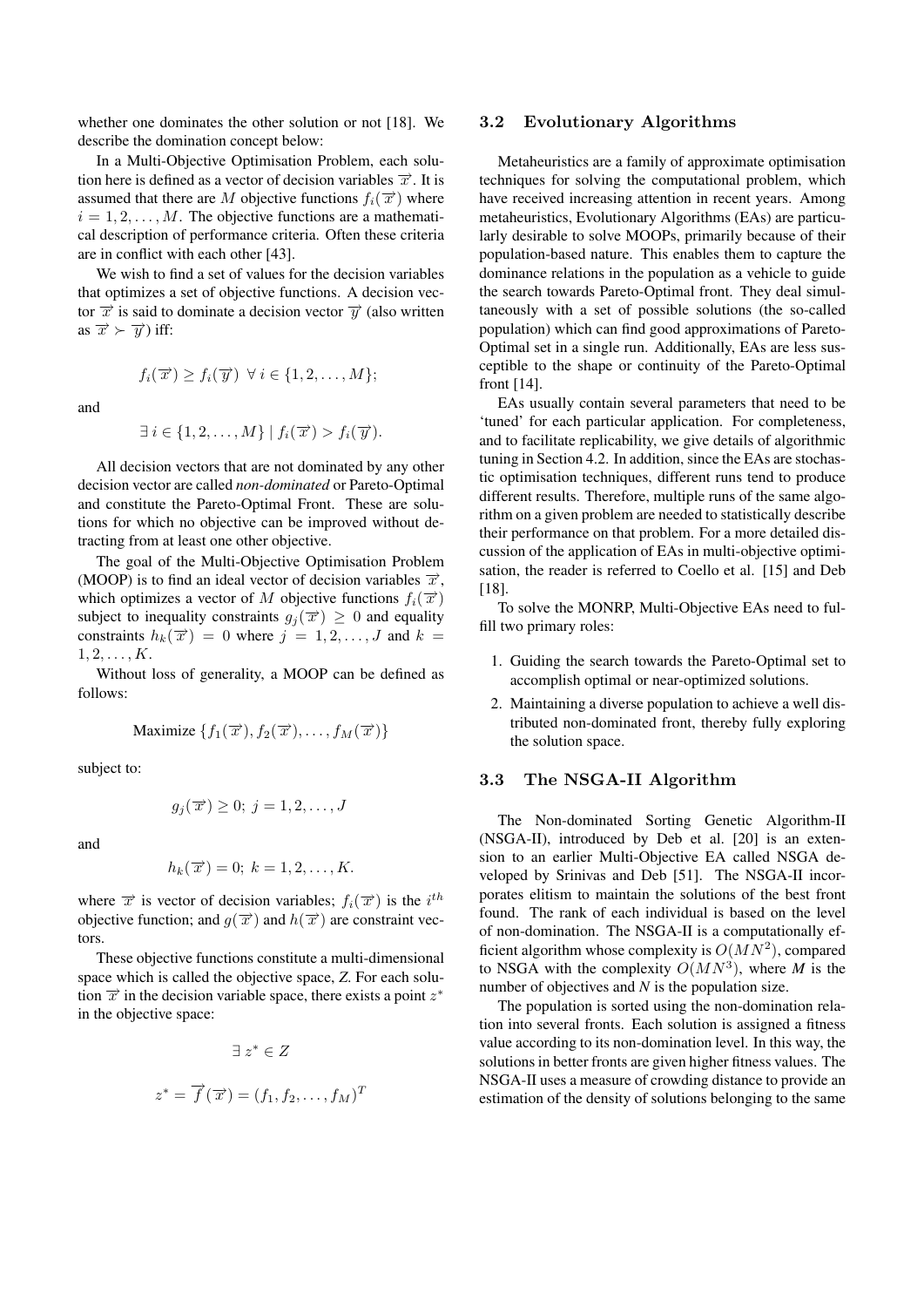front. This parameter is used to promote diversity within the population. Solutions with higher crowding distance are assigned a higher fitness compared to those with lower crowding distance, thereby avoiding the use of the fitness sharing factor with its associated computational cost [30].

Deb et al. [20] assumed that every individual  $i$  in the population has two attributes: non-domination rank  $(i_{rank})$ and crowding distance  $(i_{distance})$ .

A partial order ≺ is defined as follows

$$
i \prec j \text{ if } (i_{rank} < j_{rank})
$$
\nor 
$$
((i_{rank} = j_{rank}) \text{ and } (i_{distance} > j_{distance}))
$$

That is, between two solutions with differing nondomination ranks, the solution with the lower (better) rank is preferred. Otherwise, if both solutions belong to the same front, then the solution that is located in a less crowded region is preferred [20].

The algorithm can be described as follows. Initially, a random parent population  $P_0$  with size  $N$  is created. Tournament selection, crossover, and mutation operators are used to create a child population  $Q_0$  of size N [20]. The NSGA-II procedure executes the main loop described in Algorithm 1.

|              | Algorithm 1: NSGA-II (main loop) Deb (2001)         |
|--------------|-----------------------------------------------------|
|              |                                                     |
| 1            | while $t \leq max$ generation do                    |
| $\mathbf{2}$ | Let $R_t = P_t \cup Q_t$                            |
| 3            | Let $F =$ fast-non-dominated-sort $(R_t)$           |
| 4            | Let $P_{t+1} = \phi$ and $i = 1$                    |
| 5            | while $ P_{t+1}  +  F_i  \leq N$ do                 |
| 6            | Apply                                               |
|              | crowding-distance-assignment( $F_i$ )               |
| 7            | Let $P_{t+1} = P_{t+1} \cup F_i$                    |
| 8            | Let $i = i + 1$                                     |
| 9            | end                                                 |
| 10           | $Sort(F_i, \prec)$                                  |
| 11           | Let $P_{t+1} = P_{t+1} \cup F_i[1:(N -  P_{t+1} )]$ |
| 12           | Let $Q_{t+1}$ = make-new-pop( $P_{t+1}$ )           |
| 13           | Let $t = t + 1$                                     |
| 14           | end                                                 |

The NSGA-II algorithm was applied to the Fairness in Requirement Assignments Problem in order to identify Pareto front in different scenarios.

#### 3.4 The Two-Archive Algorithm

The Two-Archive algorithm was introduced by Praditwong and Yao [44]. It substitutes the new dominated solutions for the existing dominated solutions introduced by PESA [37]. Truncation is performed at the end of archiving non-dominated individuals, as it is in NSGA-II [20] and SPEA2 [57].

In the algorithm, there are two archives used to collect and record candidate solutions in the population: the Convergence Archive (CA) and the Diversity Archive (DA). If a non-dominated solution selected from the population dominates other members in the archives, it enters the CA and the dominated members are deleted, otherwise it enters the DA without deleting any members in the archives.

The total size of CA and DA is fixed, but the size of each archive varies. When the number of members in the archives exceeds the capacity of archives, the members of the DA with the shortest distance to the members in the CA are deleted until the total size falls within the threshold.

The details of the Two-Archive algorithm are shown by Algorithm 2 and Algorithm 3, which describe the top level and archiving processes respectively.

|                         | <b>Algorithm 2:</b> The Two-Archive Algorithm (the |
|-------------------------|----------------------------------------------------|
| main loop)              | Praditwong and Yao (2006)                          |
|                         |                                                    |
| 1                       | Initialise the population                          |
| $\mathbf{2}$            | Initialise archives to the empty set               |
| 3                       | Evaluate initial population                        |
| $\overline{\mathbf{4}}$ | Set $t = 0$                                        |
| repeat<br>5             |                                                    |
| 6                       | Archive non-dominated individuals                  |
| 7                       | Select parents from archives                       |
| 8                       | Generate new population using genetic              |
|                         | operator                                           |
| 9                       | Evaluate the new population                        |
| 10                      | $t = t + 1$                                        |
| 11                      | until $t = = MAX\_GENERALION$ ;                    |

## 3.5 Random Search

The Random Search technique was also applied to the MONRP. This is merely a 'sanity check'; all metaheuristic algorithms should be capable of comfortably outperforming Random Search for a well-formulated optimization problem.

## 4 Experimental Set Up

#### 4.1 Data Sets

This section describes the test data sets used to fulfill the research tasks of fairness analysis in requirements assignments. There are three data sets used in our experiments.

The first data set is generated randomly with 30 requirements and 5 customers according to the problem model.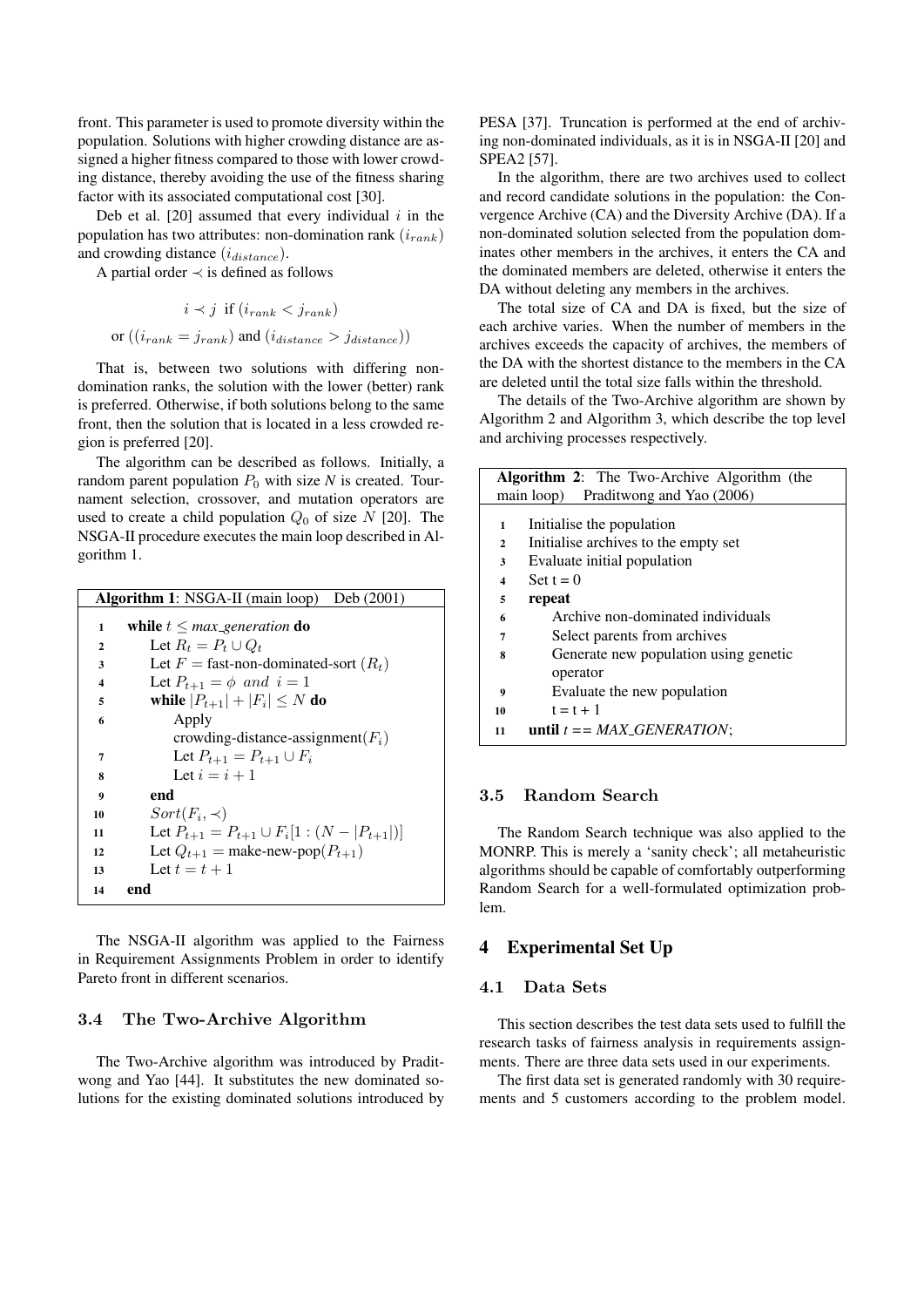|                | Algorithm 3: Archive Non-Dominated Individuals              |
|----------------|-------------------------------------------------------------|
|                | Praditwong and Yao (2006)                                   |
| 1              | for $i = 1$ to popsize do                                   |
| $\overline{2}$ | if individual( $i$ ) is non-dominated solution              |
|                | then                                                        |
| 3              | <b>if</b> no member in both archives can                    |
|                | dominate an individual(i) then                              |
| 4              | Set individual(i). Dflag = $0$                              |
| 5              | if individual $(i)$ dominates any                           |
|                | member in both archives then                                |
| 6              | Set individual(i). Dflag = 1                                |
| 7              | Delete dominated member                                     |
| 8              | end                                                         |
| 9              | <b>if</b> member( <i>i</i> ). <i>Dflag</i> == 1 <b>then</b> |
| 10             | Add individual(i) to                                        |
|                | Convergence Archive(CA)                                     |
| 11             | else                                                        |
| 12             | Add individual(i) to Diversity                              |
|                | Archive(DA)                                                 |
| 13             | end                                                         |
| 14             | end                                                         |
| 15             | end                                                         |
| 16             | end                                                         |
|                | // Remove Strategy                                          |
| 17             | <b>if</b> sizeof( $CA$ ) + sizeof( $DA$ ) > limit then      |
| 18             | for $i = 1$ to size of (DA) do                              |
| 19             | $DA(i).length = maxreal$                                    |
| 20             | for $j = 1$ to size of (CA) do                              |
| 21             | <b>if</b> $DA(i)$ .length > $Dist(CA(j), DA(i))$            |
|                | then                                                        |
| 22             | $DA(i).length =$                                            |
|                | Dist(CA(i),DA(i))                                           |
| 23             | end                                                         |
| 24             | end                                                         |
| 25             | end                                                         |
| 26             | repeat                                                      |
| 27             | Delete the member of DA with the                            |
|                | shortest length                                             |
| 28             | <b>until</b> sizeof(DA) + sizeof(CA) == limit;              |
| 29             | end                                                         |

The values and costs are assigned as follows: random choices were made for value and cost; the range of costs were from 1 through to 9 inclusive (zero cost is not permitted). The range of values were from 0 to 5 inclusive (zero value is permitted, indicating that the customer places no value on, i.e. does not want, this requirement). This simulates the situation where a customer ranks the choice of requirements (for value) and the cost is estimated to fall in a range, very low, low, medium, high, very high. The authors' experience indicates that customers prefer such a coarse grained scale. While a finer level of granularity may be more theoretically interesting for the research purposes, in practice customers are uncomfortable with such fine-grained value assignments.

The second data set is taken from Motorola [6] as shown in Table 1. The Motorola data set has 4 customers and 35 requirements.

Table 2 shows the third data set that is taken from Greer 2004 [27]. The Greer data set has 5 customers and 20 requirements. Greer's data does not contain information about the cost of each requirement. For the purpose of feeding this useful industrial data into our algorithm, the cost of the requirements were generated randomly within the range from 10 to 1100, following a Gaussian distribution.

Table 1: Feature Data from Motorola

| $r_1$    | $r_2$    | $r_3$    | $r_4$    | $r_{5}$  | $r_6$    | r <sub>7</sub> |
|----------|----------|----------|----------|----------|----------|----------------|
| 100      | 50       | 300      | 80       | 70       | 100      | 1000           |
| $r_8$    | $r_9$    | $r_{10}$ | $r_{11}$ | $r_{12}$ | $r_{13}$ | $r_{14}$       |
| 40       | 200      | 20       | 1100     | 10       | 500      | 10             |
| $r_{15}$ | $r_{16}$ | $r_{17}$ | $r_{18}$ | $r_{19}$ | $r_{20}$ | $r_{21}$       |
| 10       | 10       | 20       | 200      | 1000     | 120      | 300            |
| $r_{22}$ | $r_{23}$ | $r_{24}$ | $r_{25}$ | $r_{26}$ | $r_{27}$ | $r_{28}$       |
| 50       | 10       | 30       | 110      | 230      | 40       | 180            |
| $r_{29}$ | $r_{30}$ | $r_{31}$ | $r_{32}$ | $r_{33}$ | $r_{34}$ | $r_{35}$       |
| 20       | 150      | 60       | 100      | 400      | 80       | 40             |

#### 4.2 Algorithmic Tuning

Each algorithm was run for a maximum of 10,000 function evaluations. The number of executions of each algorithm was 30 times for each data set. The initial population was set to 200. A simple binary GA encoding was used, with each bit to code for a decision variable (the inclusion or exclusion of a requirement). The length of a chromosome is thus equal to the number of requirements. Each experimental execution of algorithms was terminated after 50 generation (i.e. after 10,000 evaluations). The genetic approach used the tournament selection (with tournament size of 5), single-point crossover and bitwise mutation for binary-coded GAs. The the probability of the crossover op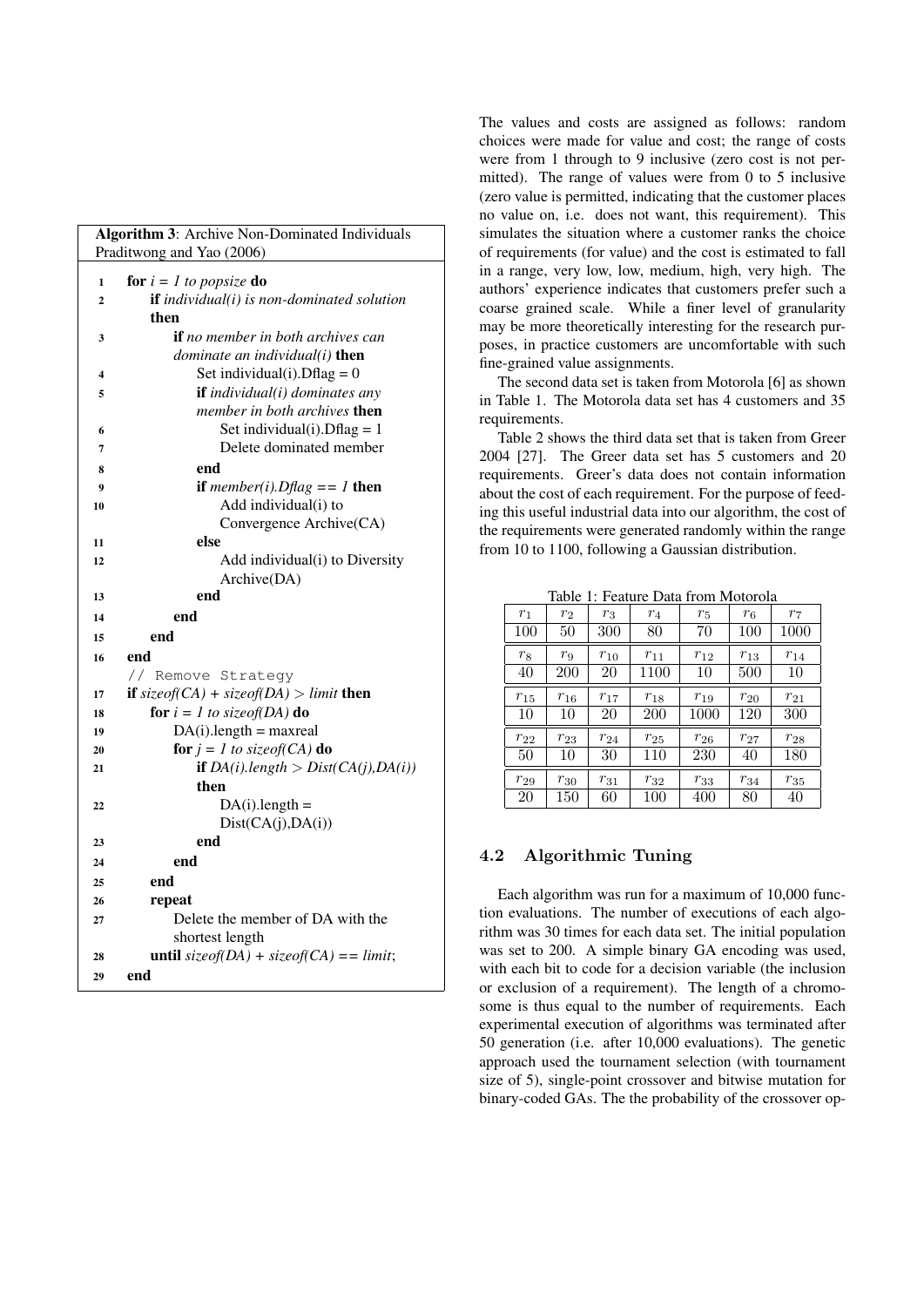erator being applied was set to  $P_c = 0.8$  and the probability of the mutation operator (per gene) to  $P_m = 1/n$  (where  $n$  is the number of all possible requirements). In the Two-Archive algorithm, the total capacity of the archives was 200. The algorithm selects parents from both archives to the mating pool. An archive was chosen with a probability that is set to 0.6. The crossover and mutation probability in the Two-Archive algorithm are the same as NSGA-II's. Readers may refer to Goldberg [26] for detailed information about GAs and also to Deb [18] and Coello et al. [15] for a comprehensive review of multi-objective evolutionary algorithms.

Table 2: Feature Data Set taken from Greer 2004

|                | $r_1$          | $r_{\rm 2}$    | $r_3\,$                              | $r_{4}$        | $r_5$                                | $r_6$          | r <sub>7</sub> | $r_8$          | $r_9$                                 | $r_{10}$         |
|----------------|----------------|----------------|--------------------------------------|----------------|--------------------------------------|----------------|----------------|----------------|---------------------------------------|------------------|
| $c_1$          | 4              | $\overline{2}$ | 1                                    | $\overline{2}$ | 5                                    | 5              | $\overline{2}$ | 4              | 4                                     | 4                |
| c <sub>2</sub> | 4              | 4              | $\overline{2}$                       | $\overline{2}$ | 4                                    | 5              | 1              | 4              | 4                                     | 5                |
| $c_3$          | 5              | 3              | 3                                    | 3              | 4                                    | 5              | $\overline{2}$ | 4              | 4                                     | 4                |
| $c_4$          | 4              | 5              | $\boldsymbol{2}$                     | 3              | 3                                    | 4              | $\overline{2}$ | 4              | $\overline{2}$                        | 3                |
| c <sub>5</sub> | 5              | 4              | $\overline{2}$                       | 4              | 5                                    | 4              | 2              | 4              | 5                                     | $\boldsymbol{2}$ |
|                |                |                |                                      |                |                                      |                |                |                |                                       |                  |
|                | $r_{11}$       | $r_{12}$       | $r_{13^{\scriptscriptstyle\dagger}}$ | $r_{14}$       | $r_{15^{\scriptscriptstyle\dagger}}$ | $r_{16}$       | $r_{17}$       | $r_{18}$       | $r_{19^{\scriptscriptstyle \dagger}}$ | $r_{20}$         |
| $c_1$          | 2              | 3              | 4                                    | 2              | 4                                    | 4              | 4              | 1              | 3                                     | $\overline{2}$   |
| c <sub>2</sub> | $\overline{2}$ | 3              | $\overline{2}$                       | 4              | 4                                    | $\overline{2}$ | 3              | $\overline{2}$ | 3                                     | 1                |
| $c_3$          | 2              | 4              | 1                                    | 5              | 4                                    | 1              | $\overline{2}$ | 3              | 3                                     | $\overline{2}$   |
| $c_4$          | 5              | $\overline{2}$ | 3                                    | $\overline{2}$ | 4                                    | 3              | 5              | 4              | 3                                     | $\overline{2}$   |

# 5 Results and Analysis for Two and Four Objective Formulations

In this section, we present different fairness models in requirement assignments and the results of applying the NSGA-II algorithm to different problem instances. Three experiments were conducted and the results shown in Figure 1, 2 and 3 respectively. In order to demonstrate the evolutionary process of the NSGA-II algorithm, the initial populations, the populations generated by the median generation and the final non-dominated solutions were plotted in the figures. Each point represents a subset of requirements for the next release. The small ' $\bullet$ ', '\*' and solid ' $\blacktriangle$ ' denote the increasingly better solutions found. Therefore, the algorithm's progress towards the final Pareto front produced is visualized by increasingly darker and larger points.

The results of the first experiment are shown in Figure 1 where all the populations are plotted for the three data sets. In this experiment, the two objectives are: a) minimize the standard deviation of the absolute number of fulfilled requirements for each customer and b) maximize the overall average number of fulfilled requirements for all customers.

We observe that the search techniques guide the population towards the Pareto front. The optimal fronts are shown





Figure 1: Results of Fairness on Absolute *Number* of Fulfilled Requirements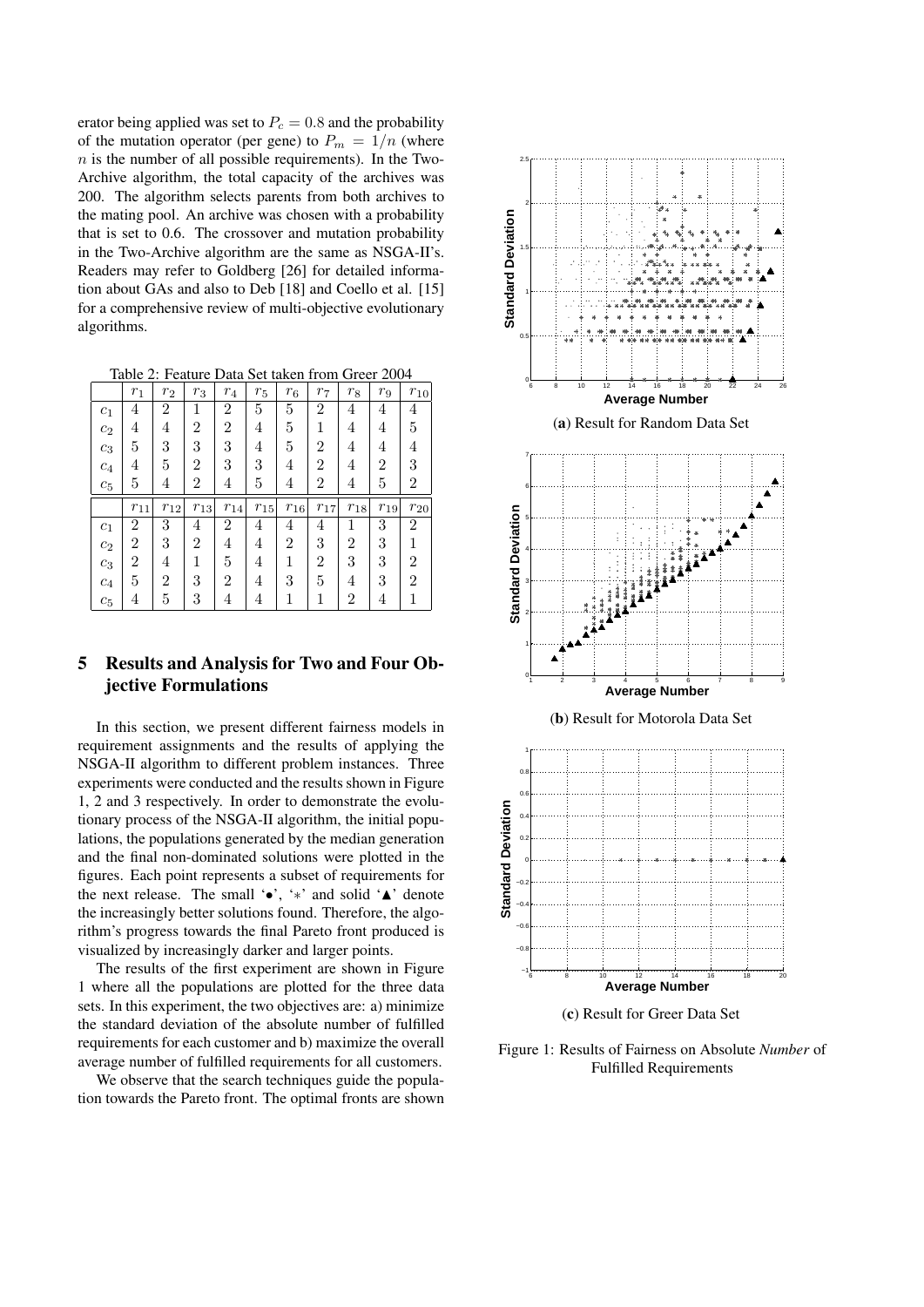





Figure 3: Results of Fairness on *Percentage* of Fulfilled Value and Cost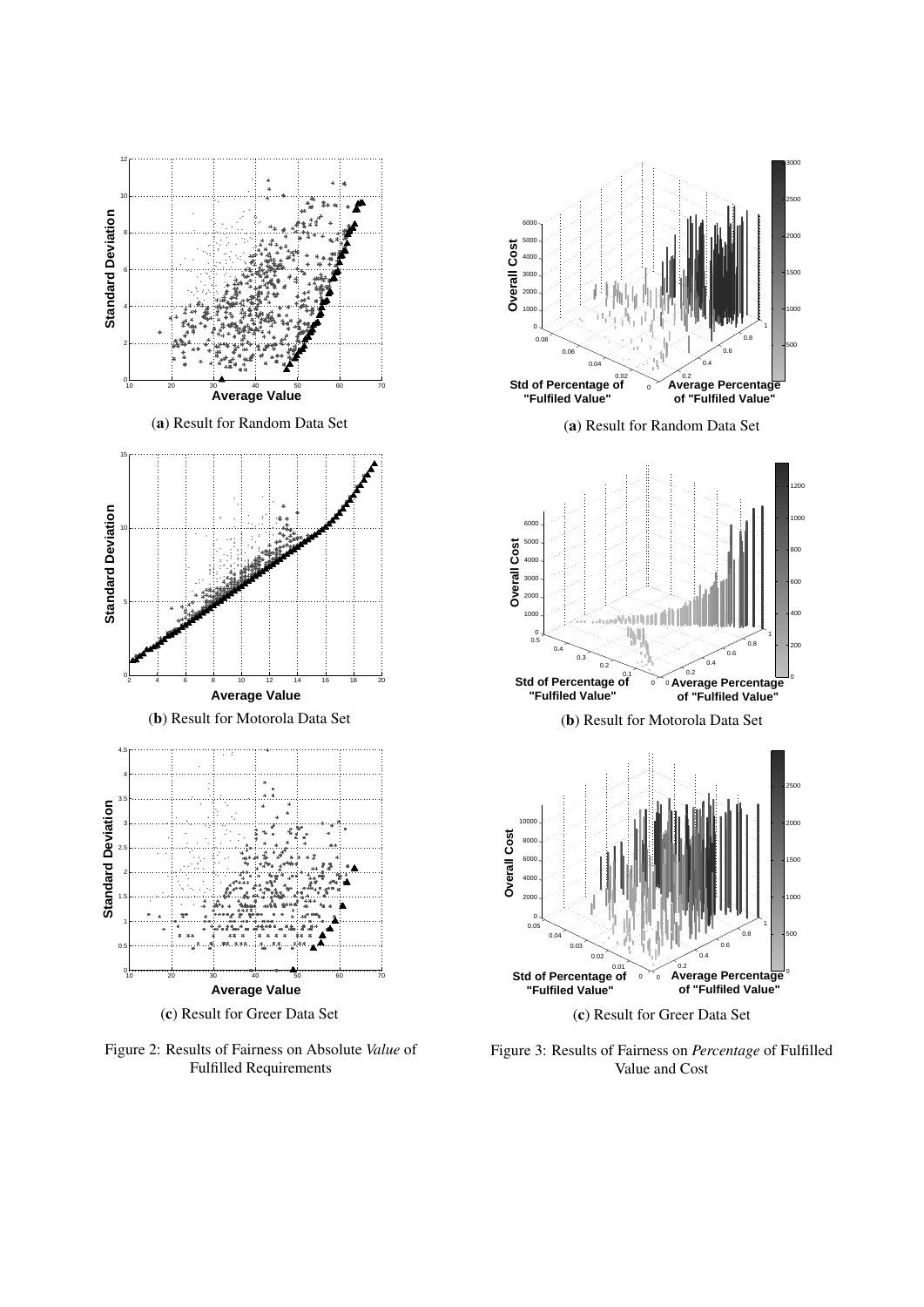in the results for both random and the Motorola data set. On these two fronts, the standard deviation of fulfilled requirements increases with overall average number. This implies that the more requirements are fulfilled, the less fairness is provided to the customers. This is partly because the customers in these two data sets demand different numbers of requirements. As the number of the selected requirements increases, it becomes easier for the algorithm to adjust the allocations of fulfilled requirements to different customers to obtain a lower standard deviation (more fairness). The most top-right solid  $\Delta'$  on the fronts denotes the solutions in which all requirements for the customers are fulfilled.

In Figure 1(a), the eight ' $*$ ' along the X–axis with zero standard deviation show that NSGA–II is able to obtain subsets of requirements that fulfill each customer with the same number of requirements. However, in Figure 1(b), we cannot observe this sort of "perfectly-fair" solution. This is because of the difference between the sparsity pattern of the Customer-Requirement matrix of these two data sets.

In the Motorola data set, every requirement is demanded by only one customer exclusively, and the forth customer requests only a single requirement. This pattern dramatically increases the difficulty for NSGA–II to obtain the only "perfectly-fair" solution that fulfills each customer with only one requirement.

On the other hand, the result for the Greer data set shows the standard deviation remains at zero throughout the search. This is also because of the distribution of the data, which, in this case is perfectly uniform. That is, in the Greer data set, every customer requests every requirement, so all customers would have an equal number of fulfilled requirements, no matter which requirements are selected in the next release.

Figure 2 illustrates the results for the second experiment in which the two objective functions are: a) minimize the standard deviation of the absolute value of fulfilled requirements for each customer and b) maximize the overall average value of fulfilled requirements for all the customers. On the fronts of these results, a similar trend is observed: the degree of fairness decreases as the overall coverage increases.

In the third experiment, information on the cost of the requirements is taken into account. This allows us to obtain fairness information within different budget constraints. Four objectives are considered: a) minimizing the overall cost of the next release, b) minimizing the standard deviation of the cost spent on each customer, c) minimizing the percentage of fulfilled value for each customer and d) maximizing the overall average fulfilled value for all customers.

Here, we consider the fairness on both cost and value simultaneously. The results are plotted in Figure 3. It is something of a challenge to visualize a four-dimensional solution space in a two-dimensional figure. In this figure, each bar represents an optimal solution on the Pareto front. The location of each bar in the  $(x, y)$  plane shows the average fulfilled value for all customers and the standard deviation of fulfilled value for each customer respectively. The height of each bar shows the overall cost for each optimal solution. The standard deviation of the cost spent on each customer is shown by the gray scale of each bar.

From the results for all the data sets, it can be seen that as the overall fulfilled value increases along the  $X$ –axis, the standard deviation of cost spend on the customers also increases. This observation replicates the previous experiments reported in this paper.

There is also an interesting observation in Figure 3(b). There are no solutions in the 'empty triangle' area around 50% fulfillment on the average value. The reason for this lies in the fact that the fourth customer in the Motorola data set only requests a single requirement. Thus, the percentage of fulfilled value for this customer has to be either 0% or 100%. Consider those solutions on the edge of this triangle, when the overall percentage is growing between 0% and 50%, the fulfilled value for this customer stays at  $0\%$ . This is because the other customer's fulfillment is below 50%, if the fourth customer has 100% fulfillment then the standard deviation will increase and the solution will leave the edge. Thus, on the edge of the triangle leading up to 50% overall fulfillment, the standard deviation must increase if one of the customer's fulfillment remains at zero while the other customer's fulfillment increases.

The experiments show that as more requirements are fulfilled, less fairness is provided to the customers. This is partly due to the high variation in the customers' number of requirements in the examined data sets. However, fortunately as the number of the selected requirements increases, the algorithm has more scope in which to search for optimally fair solutions. It was also observed that the quality of final solutions in terms of fairness is partly dependent upon the sparsity pattern of the Customer-Requirement matrices. This is also the case for the search algorithm, i.e. sparser customer-requirement matrixes tend to make problem more difficult for the search algorithm.

# 6 Results of the Experiment to Compare Algorithm Performance

In this section, we present the results of applying the different optimisation algorithms to different problem instances. They are NSGA-II, Two-Archive and Random Search. In order to compare their performances, two experiments were conducted concerned with fairness on the percentage of fulfilled requirements and the number of fulfilled requirements. The results shown in Figures 4 and 5 respectively. Each algorithm was executed 30 times for each data set. The final non-dominated solutions for each technique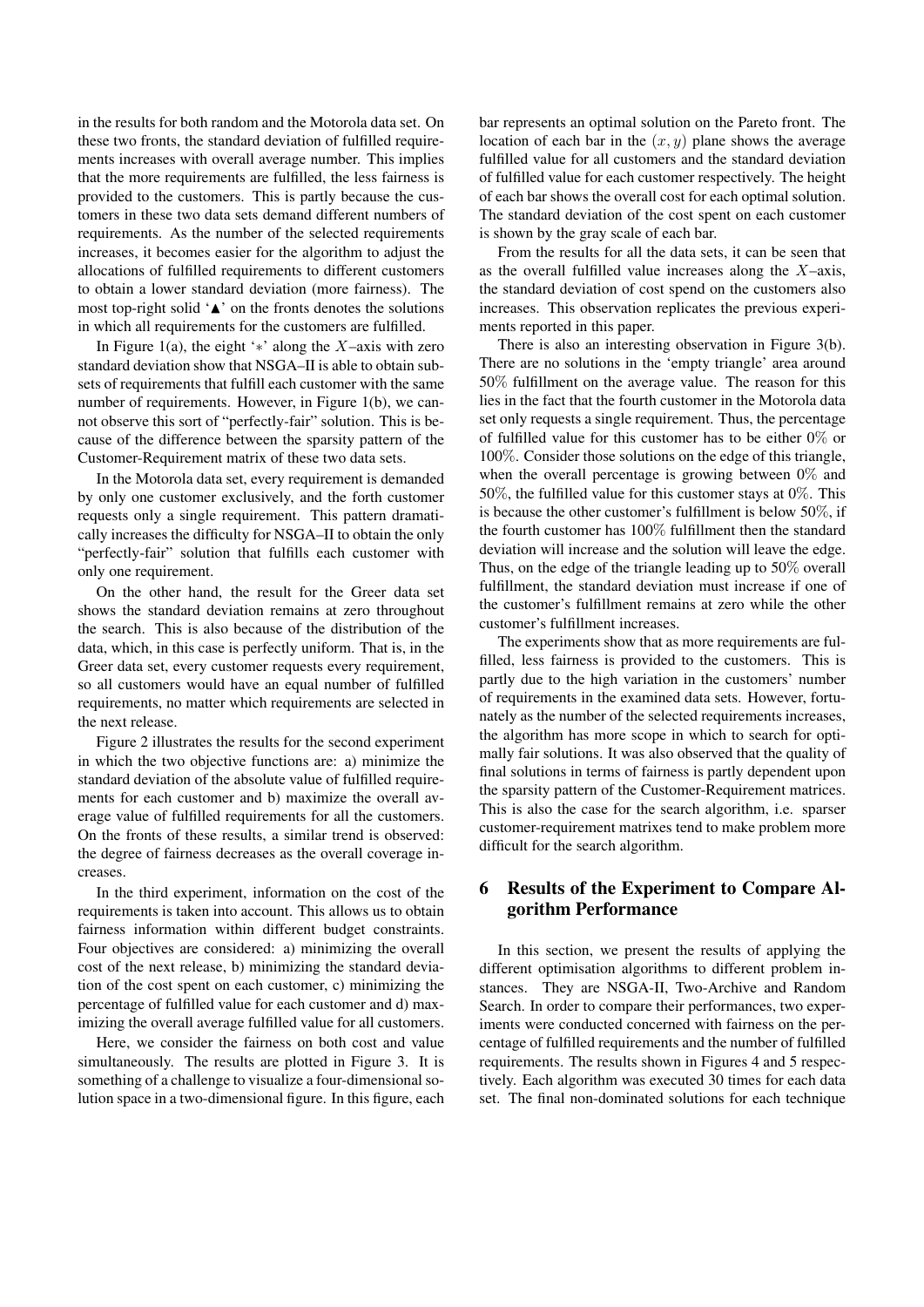are represented by the '◦', '∗' and '+' symbols plotted in the figures. These solutions are the best ones over all runs. Each point represents a optimal subset of requirements solution for the next release.

The two objectives in the experiments are the same as described in Section 2.2: a) minimize the standard deviation of the absolute number or value of fulfilled requirements for each customer and b) maximize the overall average number or value of fulfilled requirements for all customers.

The results of the first experiment are shown in Figure 4. In Figure 4 (a), the symbol '◦' denotes the solutions produced by the NSGA-II algorithm, while the '∗' symbol denotes the results generated by the Two-Archive algorithm. We observe that there is no gap between the two sets of solutions. The Pareto fronts of each solution share many common points and almost overlap completely. Therefore, from the figure we can see the Pareto front consists of the markers ' $\circledast$ '. This means that these two sets of solutions have a large intersection and the search techniques perform better than the Random Search. The results generated by the Random Search could not reach the Pareto front as can be seen by direct observation of the figures.

In terms of performance of two search algorithms, it is difficult to distinguish between them visually, simply by looking at the figures displayed. Therefore, a Reference Pareto front was constructed and used in this paper to compare the Pareto fronts produced by different algorithms. Consisting of the best solutions of each technique, the Reference Pareto front denotes the best available approximation to the *real* Pareto front. The Pareto fronts generated by the different search techniques may partly contribute to the Reference Pareto front. Therefore, one of the measurements to compare Pareto fronts is to count the number of solutions on the Reference Pareto front, namely the solutions that are not dominated by the Reference Pareto front. The results of this analysis are shown in Table 3 and Table 4.

In Tables 3 and 4, the results provide a more quantitative analysis than the figures. For the all data sets, NSGA-II performs best, taking the lion's share of the Reference Pareto front. In the Random data set and Greer data set, NSGA-II and Two-Archive algorithms share almost the same amount of the Pareto front. Indeed, both succeed in covering almost the entire front, showing very similar performance.

However, the Motorola data set, reveals a slightly different story. There is no algorithm that covers the entire Reference Pareto front. The solutions from NSGA-II provide the largest share of the Reference front. Moreover, the results from the Two-Archive algorithm also contribute many solutions to the Reference Pareto front. In addition, there is an interesting observation in the results from the application of the three algorithms to the Motorola data set: there are few duplicate solutions obtained by the three algorithms. In this case, there is almost no elements in common in the three

| Table 3: Percentage of solutions on the Reference Pareto |
|----------------------------------------------------------|
| front (Fairness on Absolute Number of Fulfilled          |
|                                                          |

| Requirements)                    |         |         |       |  |  |  |
|----------------------------------|---------|---------|-------|--|--|--|
| NSGA-II<br>Two-Archive<br>Random |         |         |       |  |  |  |
| Random Data Set                  | $100\%$ | $100\%$ | $0\%$ |  |  |  |
| Motorola Data Set                | 63.17%  | 32.69%  | 4.36% |  |  |  |
| Greer Data Set                   | $100\%$ | $100\%$ | $0\%$ |  |  |  |

| Table 4: Percentage of solutions on the Reference Pareto |
|----------------------------------------------------------|
| front (Fairness on Absolute Value of Fulfilled           |
|                                                          |

| Requirements)                    |         |         |       |  |  |  |
|----------------------------------|---------|---------|-------|--|--|--|
| NSGA-II<br>Two-Archive<br>Random |         |         |       |  |  |  |
| Random Data Set                  | $100\%$ | 98.08%  | $0\%$ |  |  |  |
| Motorola Data Set                | 55.92%  | 44.34%  | 0.40% |  |  |  |
| Greer Data Set                   | $100\%$ | $100\%$ | $0\%$ |  |  |  |

sets of solutions and the methods preserve wide diversity of Pareto solutions. For this reason, in Table 3 and 4, adding up the numerical values together in '*Motorola Data Set*' row is almost equal to 100%.

Another observation shows that the Random Search even contributes the Reference Pareto front in some cases. The algorithms having occasional good or bad performance may be due to the different characteristics and scale size of data sets. In terms of Random Search, this may occur when the size of data set is comparatively small and Therefore denotes a relatively easy optimisation problem.

### 7 Threats to Validity

The results of the current research are subject to limitations which are inherent in any empirical study. This section sets out these limitations, indicating how they may affect the degree to which it is possible to generalise the results. The two real data sets from industry and the literature might not be regarded as a fair representative of all real cases. In order to overcome this, a third set of synthetic data was generated to provide a better coverage of potential instances that remained uncaptured the two real world case studies. More real problems would result in a greater ability to generalise. However, it is known to be difficult to obtain real world data sets; they are typically considered confidential by the companies that own them.

The two algorithms (NSGA-II and Two-Archive) used in this study denote one popular and one comparatively new multi-objective search algorithm. Evolutionary algorithms have been shown effective and efficient in a wide range of problems but, like any other metaheuristic algorithm, there is no guarantee that they are the best available solution for a given problem. As a result, there might be better performing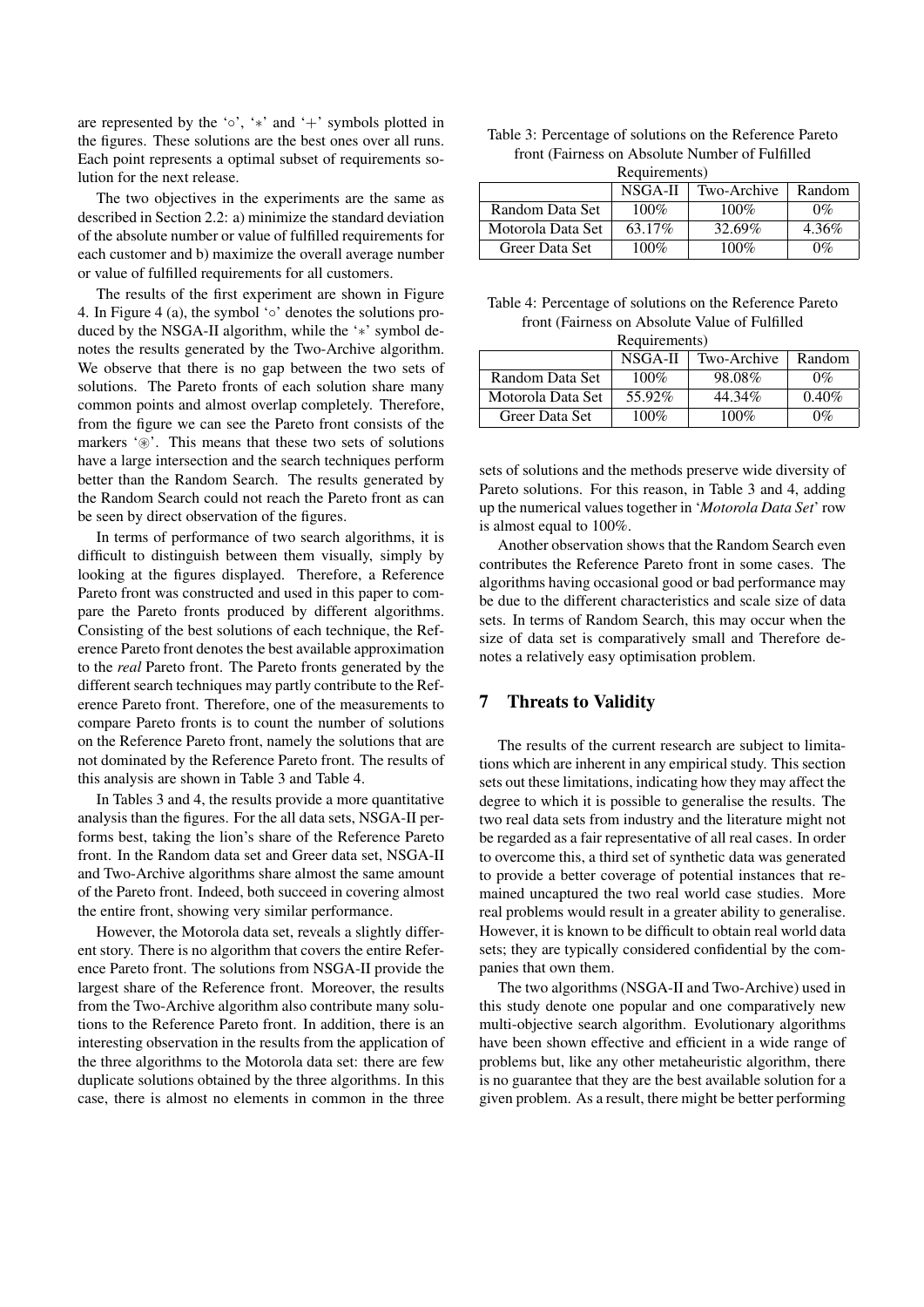

Figure 4: Comparative Results of Fairness on Absolute *Number* of Fulfilled Value and Cost

Figure 5: Comparative Results of Fairness on Absolute *Value* of Fulfilled Requirements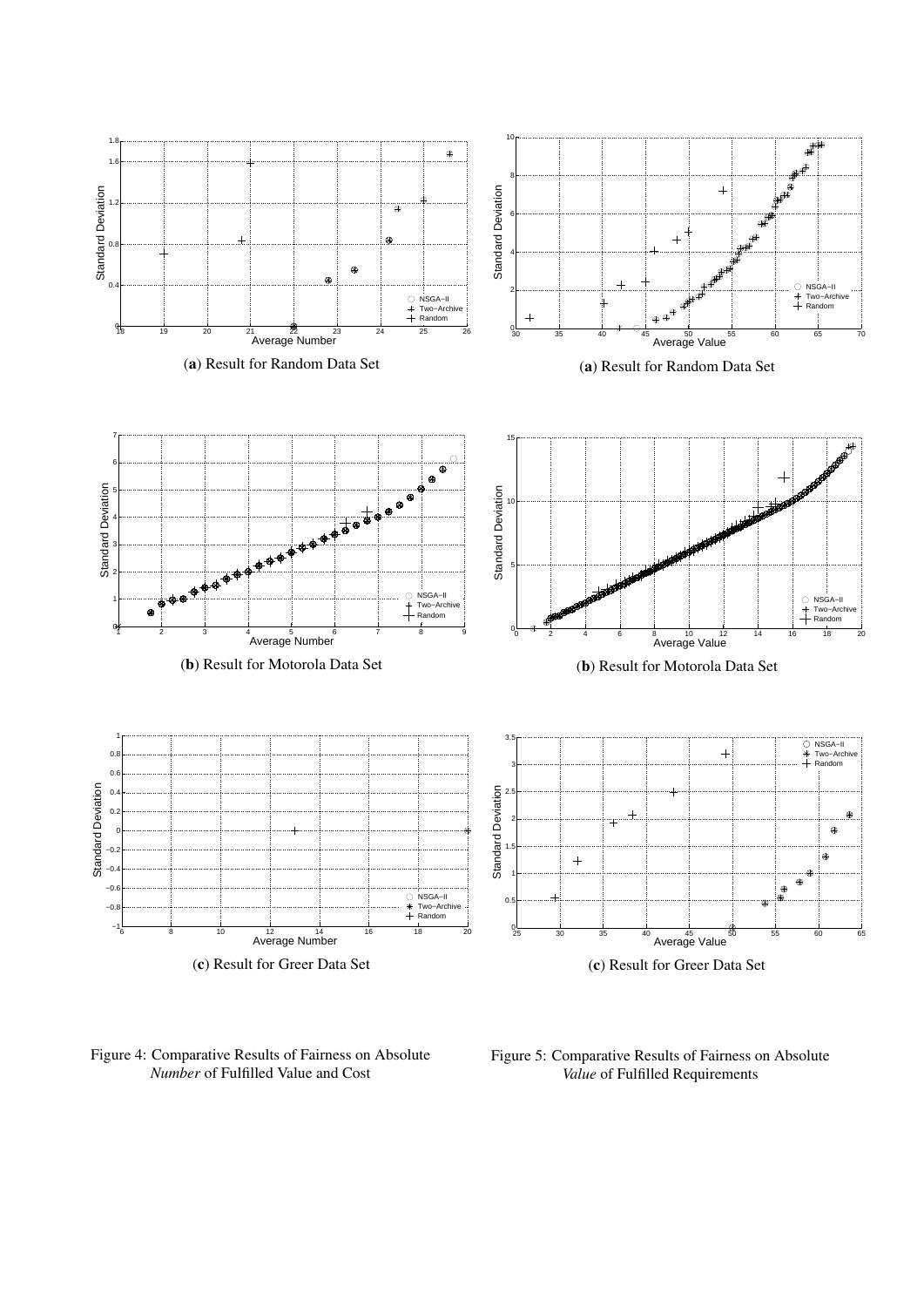algorithms for fairness analysis. Although identification of the best algorithms for the problem could be the subject of a separate paper, we feel the chosen algorithms are appropriate to address the main research questions in this paper. Our results have demonstrated that the evolutionary optimisation algorithms are superior to Random Search. While this is a relatively low threshold to aim for, it does provide a validity check on the approach. Also, in the absence of any alternative technique, Random Search is a natural choice for a base line validity check. Future work may be able to define further improvements.

A number of assumptions have been made regarding the operators as well as parameter values of the search algorithms which can influence the results. However, all assumptions are the same for both algorithms to minimize environmental factors during the experimentations. Performance of the algorithms could have been improved by individual fine tuning empirically or through systematic experimentation. This is beyond the scope of the current research but could be suggested as an avenue for future research.

In addition, we do not consider dependencies that may exist between the requirements. For instance, some requirements may be coupled together. That is, if one requirement is selected in one release, then the others should be included as well in order to satisfy dependencies. This problem could be addressed, for example, by introducing new criteria as the constrains in our models. A chosen subset of requirements is a possible solution if it satisfies both the objectives and the dependence constrains.

### 8 Related Work

In the area of requirements engineering, several related studies have been proposed for requirements analysis and optimisation. Karlsson [33, 34, 47] provided the methodologies for assigning priorities to requirements and developing strategies for selecting an optimal set of requirements for implementation. The Focal Point tool (marketed by Telelogic) is based on this work.

Bagnall et al. (2001) [5] suggested the term *Next Release Problem* for requirements planning and described the various metaheuristic algorithms to find a high quality, but possibly suboptimal, solution to balance customer requests. Van den Akker et al. [53] study a variation of the problem using integer linear programming to find exact solutions within budgetary constraints.

Zhang et al. [56] considered value and cost as two separate criteria in their multi-objective next release problem (MONRP) formulation. They consider an integrated value function, comprising of the values associated with each customer using search-based techniques. Also, the scalability of the approach (in terms of e.g. number of requirements & number of customer) was discussed in the paper. The authors have compared the performance of the techniques and the impact of requirement and customer set size on the different scale data sets.

Greer and Ruhe [27] address software release planning by minimizing total penalty and maximising total benefit in the form of an integrated objective function with user defined weights for each objective.

More recently, there has more work on multi-objective formulations of the NRP [49, 55]. Ruhe and Omolade [49] showed how search based optimisation can balance the tension between user-level and system-level requirements and track dependencies from user requirements into their impact on system components. Zhang et al. [55] summarised existing achievements and described future challenges for Search Based Requirements Optimisation in recent years.

Problems associated with multiple customers with completing and conflicting view points has been known for some time [41]. Hoh In et al. [31, 32] proposed the WinWin model to help the stakeholders' negotiation process based on Multi-Criteria preference analysis. Another approach to resolve stakeholder conflicts is the ViewPoint approach [22, 23], which separates the different opinions among the stakeholders and can detect conflicts automatically. In the stakeholder requirements analysis problem, Robinson et al. [1, 45] worked on a requirements negotiation model which provided automated support to generate requirements resolutions.

Fleming et al. [25] use progressive articulation of design preferences to assist in reducing the region of interest for the search and, thereby, simplifying the problem. Corne and Knowles [17] compare a number of ranking methods to address the shortcoming of existing evolutionary algorithms for many-objective optimisation. Deb and Kumar [19] suggest an interactive method to incorporate user preferences in guiding the multi-objective search. The idea is to reduce the search space by focusing on the more favourable regions of the Pareto front. This approach has potential application in the multi-objective next release problem provided that the user is prepared to identify their preferences during the search.

Though other authors have considered conflicts and negotiations, the present paper is the first to address the issue of "fairness" in requirements analysis. The paper is an extended version of a paper from the Requirements Engineering conference [24]. The primary technical extension in this paper lies in the results of the comparative algorithmic study reported in Section 6, though other sections have also been extended and/or rewritten to provide more detail.

The approach advocated in this paper is based on Search Based Software Engineering (SBSE) [28], which has been widely used to provide optimal and near optimal solutions to problems from a range of software engineering problems from software engineering project management [2, 3, 4, 12,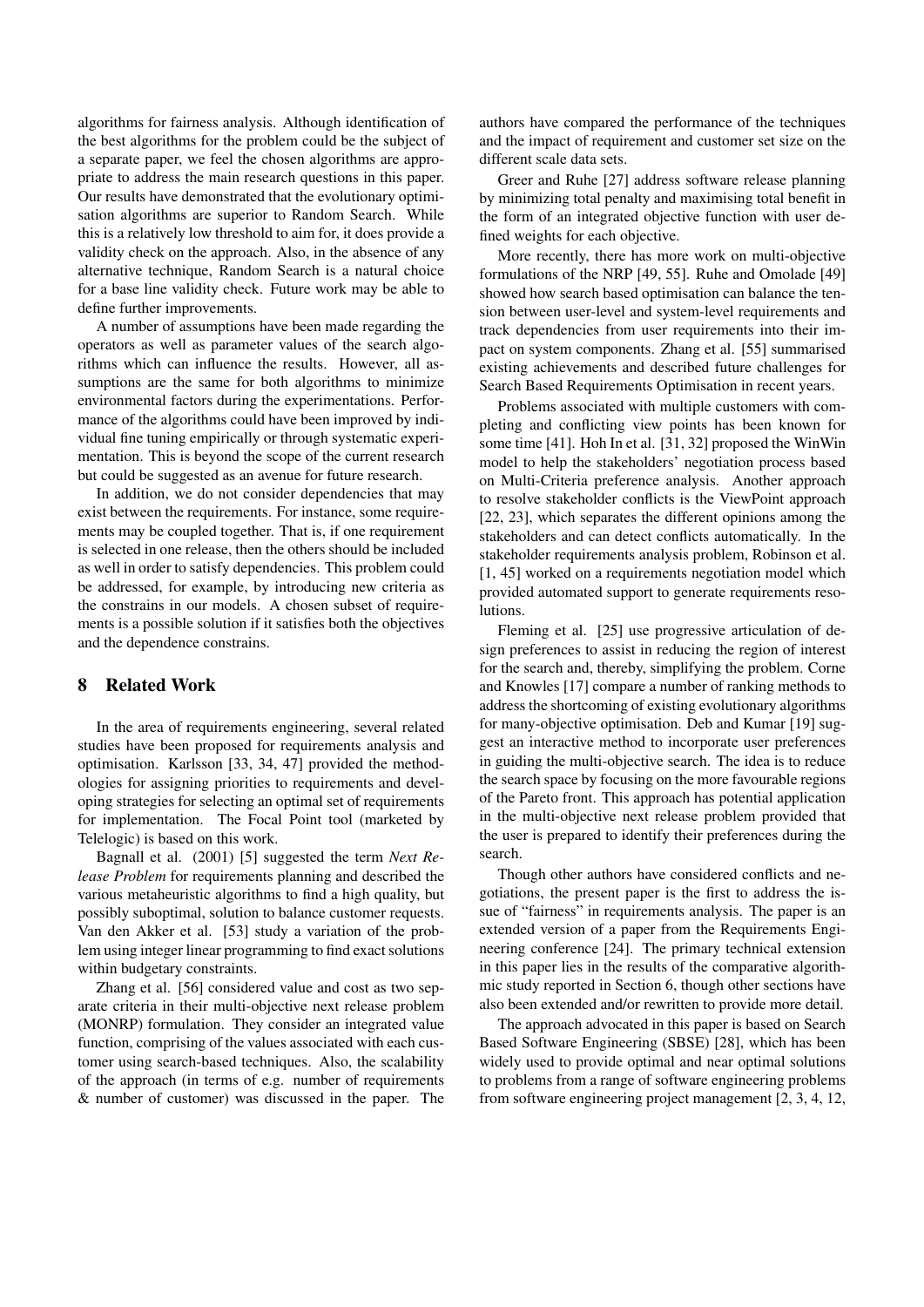21, 36] through design [29, 39, 40, 50] to testing [7, 8, 9, 10, 11, 38, 54] and refactoring [42].

# 9 Conclusions

This paper introduces the concept of fairness in requirements analysis and optimisation using a new formulation of Multi-Objective Next Release Problem. Three fairness models were introduced to balance the requirements fulfillments between the customers.

The work reported here is the first to address the issue of fairness balance among different definitions of fairness. The formulations adopted cover simplified scenarios. However, even with the relatively simple formulations adopted in this paper, it has been possible to use search based optimization techniques to reveal tensions between fairness definitions.

The experiments upon which this paper reports demonstrate that search based techniques can be applied to real world data sets and illustrate the way in which they reveal hidden tensions implicit in these data sets.

The paper presents results of a comparative study of Random Search and two more sophisticated, evolutionary multi-objective search techniques. The results validate the overall approach, showing that the more sophisticated techniques comfortably outperform Random Search. The results also reveal that results across the more sophisticated techniques are reassuringly consistent in terms of their performance and somewhat complementary in terms of their diversity.

Future work will verify these findings by applying other search techniques and also classical optimisation techniques, such as, integer programming, nonlinear programming etc. This will provide valuable feedback to researchers and practitioners in the software engineering community.

#### References

- [1] Automated support for requirements negotiation, Mar. 17 1994.
- [2] J. Aguilar-Ruiz, I. Ramos, J. C. Riquelme, and M. Toro. An evolutionary approach to estimating software development projects. *Information and Software Technology*, 43(14):875–882, Dec. 2001.
- [3] G. Antoniol, M. Di Penta, and M. Harman. A robust search– based approach to project management in the presence of abandonment, rework, error and uncertainty. In  $10^{th}$  *International Software Metrics Symposium (METRICS 2004)*, pages 172–183, Los Alamitos, California, USA, Sept. 2004. IEEE Computer Society Press.
- [4] G. Antoniol, M. D. Penta, and M. Harman. Search-based techniques applied to optimization of project planning for a massive maintenance project. In 21st *IEEE International Conference on Software Maintenance*, pages 240–249, Los Alamitos, California, USA, 2005. IEEE Computer Society Press.
- [5] A. Bagnall, V. Rayward-Smith, and I. Whittley. The Next Release Problem. *IEE Proceedings - Software*, 43(14):883– 890, Dec 2001.
- [6] P. Baker, M. Harman, K. Steinhöfel, and A. Skaliotis. Search Based Approaches to Component Selection and Prioritization for the Next Release Problem. In *22nd International Conference on Software Maintenance (ICSM 06)*, pages 176–185, Philadelphia, Pennsylvania, USA, September 24- 27 2006.
- [7] A. Baresel, D. W. Binkley, M. Harman, and B. Korel. Evolutionary testing in the presence of loop–assigned flags: A testability transformation approach. In *International Symposium on Software Testing and Analysis (ISSTA 2004)*, pages 108–118, Omni Parker House Hotel, Boston, Massachusetts, July 2004. Appears in Software Engineering Notes, Volume 29, Number 4.
- [8] A. Baresel, H. Sthamer, and M. Schmidt. Fitness function design to improve evolutionary structural testing. In *GECCO 2002: Proceedings of the Genetic and Evolutionary Computation Conference*, pages 1329–1336, San Francisco, CA 94104, USA, 9-13 July 2002. Morgan Kaufmann Publishers.
- [9] L. Bottaci. Instrumenting programs with flag variables for test data search by genetic algorithms. In *GECCO 2002: Proceedings of the Genetic and Evolutionary Computation Conference*, pages 1337–1342, New York, 9-13 July 2002. Morgan Kaufmann Publishers.
- [10] L. C. Briand, J. Feng, and Y. Labiche. Using genetic algorithms and coupling measures to devise optimal integration test orders. In *SEKE*, pages 43–50, 2002.
- [11] L. C. Briand, Y. Labiche, and M. Shousha. Stress testing real-time systems with genetic algorithms. In H.-G. Beyer and U.-M. O'Reilly, editors, *Genetic and Evolutionary Computation Conference, GECCO 2005, Proceedings, Washington DC, USA, June 25-29, 2005*, pages 1021–1028. ACM, 2005.
- [12] C. J. Burgess and M. Lefley. Can genetic programming improve software effort estimation? A comparative evaluation. *Information and Software Technology*, 43(14):863– 873, Dec. 2001.
- [13] P. Carlshamre. Release planning in market-driven software product development: Provoking an understanding. *Requirements Engineering*, 7(3):139–151, 2002.
- [14] C. A. Coello Coello. Evolutionary multiobjective optimization: A historical view of the field. *IEEE Computational Intelligence Magazine*, 1(1):28–36, Feb. 2006.
- [15] C. A. Coello Coello, D. A. Van Veldhuizen, and G. B. Lamont. *Evolutionary Algorithms for Solving Multi-Objective Problems*. Kluwer Academic Publishers, New York, May 2002.
- [16] Y. Collette and P. Siarry. *Multiobjective Optimization: Principles and Case Studies*. Springer, 2004.
- [17] D. Corne and J. Knowles. Techniques for highly multiobjective optimisation: Some nondominated points are better than others. In *GECCO'07: Proceedings of Genetic and Evolutionary Computation Conference*, pages 773–780, 2007.
- [18] K. Deb. *Multi-Objective Optimization Using Evolutionary Algorithms*. Wiley, Chichester, UK, 2001.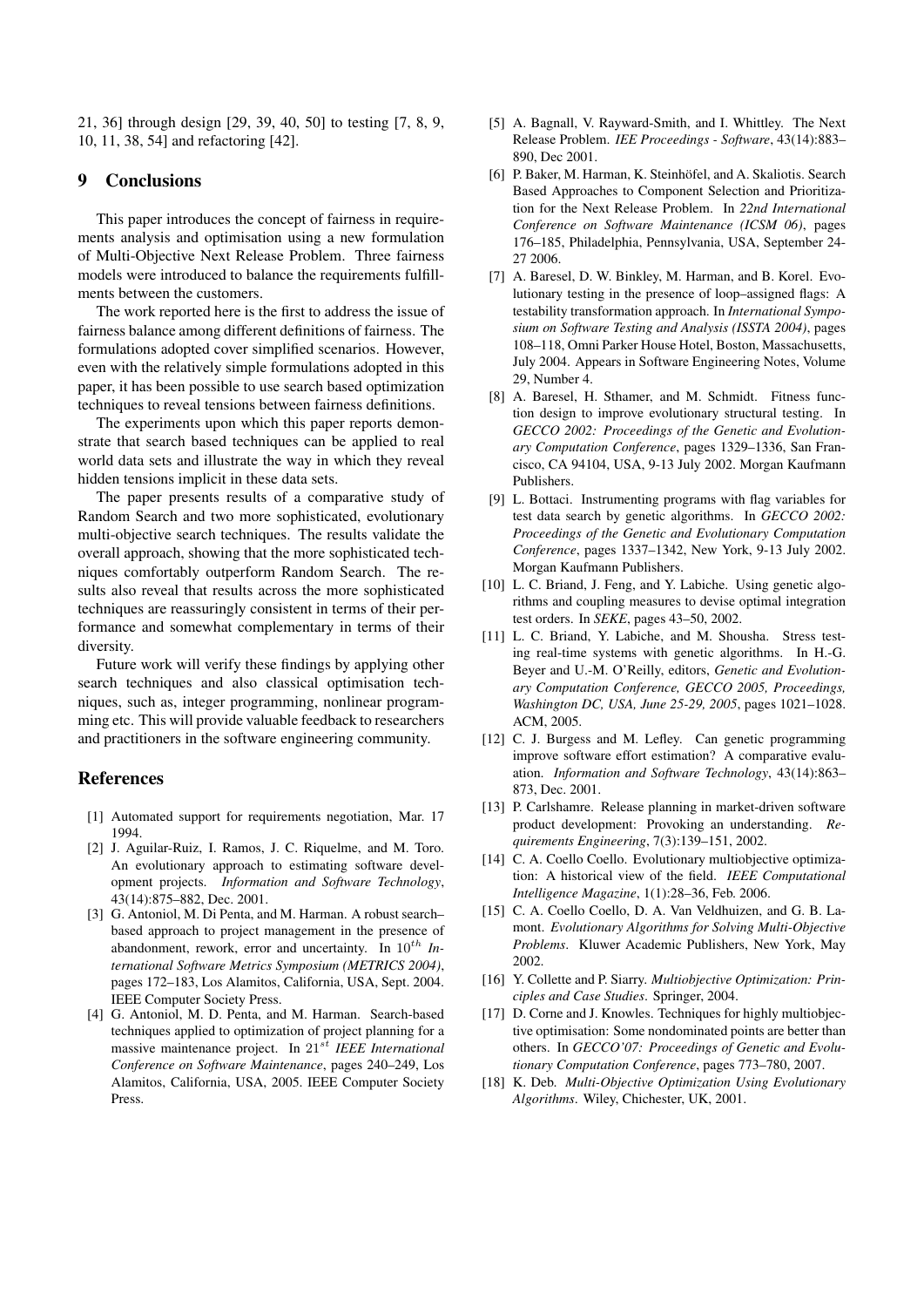- [19] K. Deb and A. Kumar. Interactive evolutionary multiobjective optimization and decision-making using reference direction method. In *GECCO'07: Proceedings of Genetic and Evolutionary Computation Conference*, pages 781–788, 2007.
- [20] K. Deb, A. Pratap, S. Agarwal, and T. Meyarivan. A Fast and Elitist Multiobjective Genetic Algorithm: NSGA–II. *IEEE Transactions on Evolutionary Computation*, 6(2):182–197, Apr. 2002.
- [21] J. J. Dolado. A validation of the component-based method for software size estimation. *IEEE Transactions on Software Engineering*, 26(10):1006–1021, 2000.
- [22] S. Easterbrook and M. Chechik. A framework for multivalued reasoning over inconsistent viewpoints. In *Proc. 23rd International Conference on Software Engineering*, pages 411–420. IEEE Computer Society Press, May 2001.
- [23] S. Easterbrook, A. Finkelstein, J. Kramer, and B. Nuseibeh. Co-ordinating distributed ViewPoints: the anatomy of a consistency check. Technical Report 333, School of Cognitive and Computing Sciences, University of Sussex, UK, 1994.
- [24] A. Finkelstein, M. Harman, S. A. Mansouri, J. Ren, and Y. Zhang. "fairness analysis" in requirements assignments. In *Proceedings of the 16th IEEE International Requirements Engineering Conference (RE '08)*, Barcelona, Catalunya, Spain, 8-12 September 2008.
- [25] P. J. Fleming, R. C. Purshouse, and R. J. Lygoe. Many-Objective Optimization: An Engineering Design Perspective. *Lecture Notes in Computer Science*, 3410:14–32, 2005.
- [26] D. E. Goldberg. *Genetic Algorithms in Search, Optimization and Machine Learning*. Addison-Wesley Publishing Company, Reading, Massachusetts, 1989.
- [27] D. Greer and G. Ruhe. Software release planning: an evolutionary and iterative approach. *Information & Software Technology*, 46(4):243–253, 2004.
- [28] M. Harman. The Current State and Future of Search Based Software Engineering. In *29th Int. Conference on Software Engineering (ICSE 2007), Future of Software Engineering (FoSE)*, Minneapolis, USA, 20-26,May 2007.
- [29] M. Harman, R. Hierons, and M. Proctor. A new representation and crossover operator for search-based optimization of software modularization. In *GECCO 2002: Proceedings of the Genetic and Evolutionary Computation Conference*, pages 1351–1358, San Francisco, CA 94104, USA, 9-13 July 2002. Morgan Kaufmann Publishers.
- [30] J. Horn and N. Nafpliotis. Multiobjective optimization using the niched pareto genetic algorithm. Technical Report IllI-GAL 93005, Illinois Genetic Algorithms Laboratory, University of Illinois, Urbana, IL, 1993.
- [31] H. In, B. Boehm, T. Rodgers, and M. Deutsch. Applying winwin to quality requirements: A case study. In *Proceedings of the 23rd International Conference on Software Engineering*, pages 555–564. IEEE Computer Society Press, May 2001.
- [32] H. In, D. Olson, and T. Rodgers. A requirements negotiation model based on multi-criteria analysis. In *RE*, pages 312– 313. IEEE Computer Society, 2001.
- [33] J. Karlsson. Software requirements prioritizing. In *ICRE*, pages 110–116, 1996.
- [34] J. Karlsson and K. Ryan. Supporting the selection of software requirements. In *IWSSD '96: Proceedings of the 8th International Workshop on Software Specification and Design*, page 146, Washington, DC, USA, 1996. IEEE Computer Society.
- [35] L. Karlsson, B. Regnell, and T. Thelin. Case studies in process improvement through retrospective analysis of release planning decisions. *International Journal of Software Engineering and Knowledge Engineering*, 16(6), 2006.
- [36] C. Kirsopp, M. Shepperd, and J. Hart. Search heuristics, case-based reasoning and software project effort prediction. In *GECCO 2002: Proceedings of the Genetic and Evolutionary Computation Conference*, pages 1367–1374, San Francisco, CA 94104, USA, 9-13 July 2002. Morgan Kaufmann Publishers.
- [37] J. D. Knowles, D. W. Corne, and M. J. Oates. The Pareto-Envelope based Selection Algorithm for Multiobjective Optimization. In *Proceedings of the Sixth International Conference on Parallel Problem Solving from Nature (PPSN VI)*, pages 839–848, Berlin, Sept. 2000. Springer.
- [38] Z. Li, M. Harman, and R. Hierons. Meta-heuristic search algorithms for regression test case prioritization. *IEEE Transactions on Software Engineering*. To appear.
- [39] B. S. Mitchell and S. Mancoridis. Using heuristic search techniques to extract design abstractions from source code. In *GECCO 2002: Proceedings of the Genetic and Evolutionary Computation Conference*, pages 1375–1382, San Francisco, CA 94104, USA, 9-13 July 2002. Morgan Kaufmann Publishers.
- [40] B. S. Mitchell and S. Mancoridis. On the automatic modularization of software systems using the bunch tool. *IEEE Transactions on Software Engineering*, 32(3):193– 208, 2006.
- [41] B. Nuseibeh, J. Kramer, and A. Finkelstein. A framework for expressing the relationships between multiple views in requirements specifications. *IEEE Transactions on Software Engineering*, 20(10):760–773, 1994.
- [42] M. O'Keeffe and M. O'Cinneide. Search-based software maintenance. In *Conference on Software Maintenance and Reengineering (CSMR'06)*, pages 249–260, Mar. 2006.
- [43] A. Osyczka. In *Multicriteria optimization for engineering design*, pages 193–227. Design Optimization, 1985.
- [44] K. Praditwong and X. Yao. A new multi-objective evolutionary optimisation algorithm: the two-archive algorithm. In *Proceedings of he 2006 International Conference on Computational Intelligence and Security (CIS'2006)*, pages 286– 291. IEEE Press, 2006.
- [45] W. N. Robinson and V. Volkov. Requirement conflict restructuring, Aug. 25 1999.
- [46] G. Ruhe and M. O. Saliu. The art and science of software release planning. *IEEE Software*, 22(6):47–53, 2005.
- [47] K. Ryan and J. Karlsson. Prioritizing software requirements in an industrial setting. In *ICSE*, pages 564–565, 1997.
- [48] M. O. Saliu and G. Ruhe. Software release planning for evolving systems. *ISSE*, 1(2):189–204, 2005.
- [49] M. O. Saliu and G. Ruhe. Bi-objective release planning for evolving software systems. In *Proceedings of ESEC/SIGSOFT FSE 2007*, 2007.